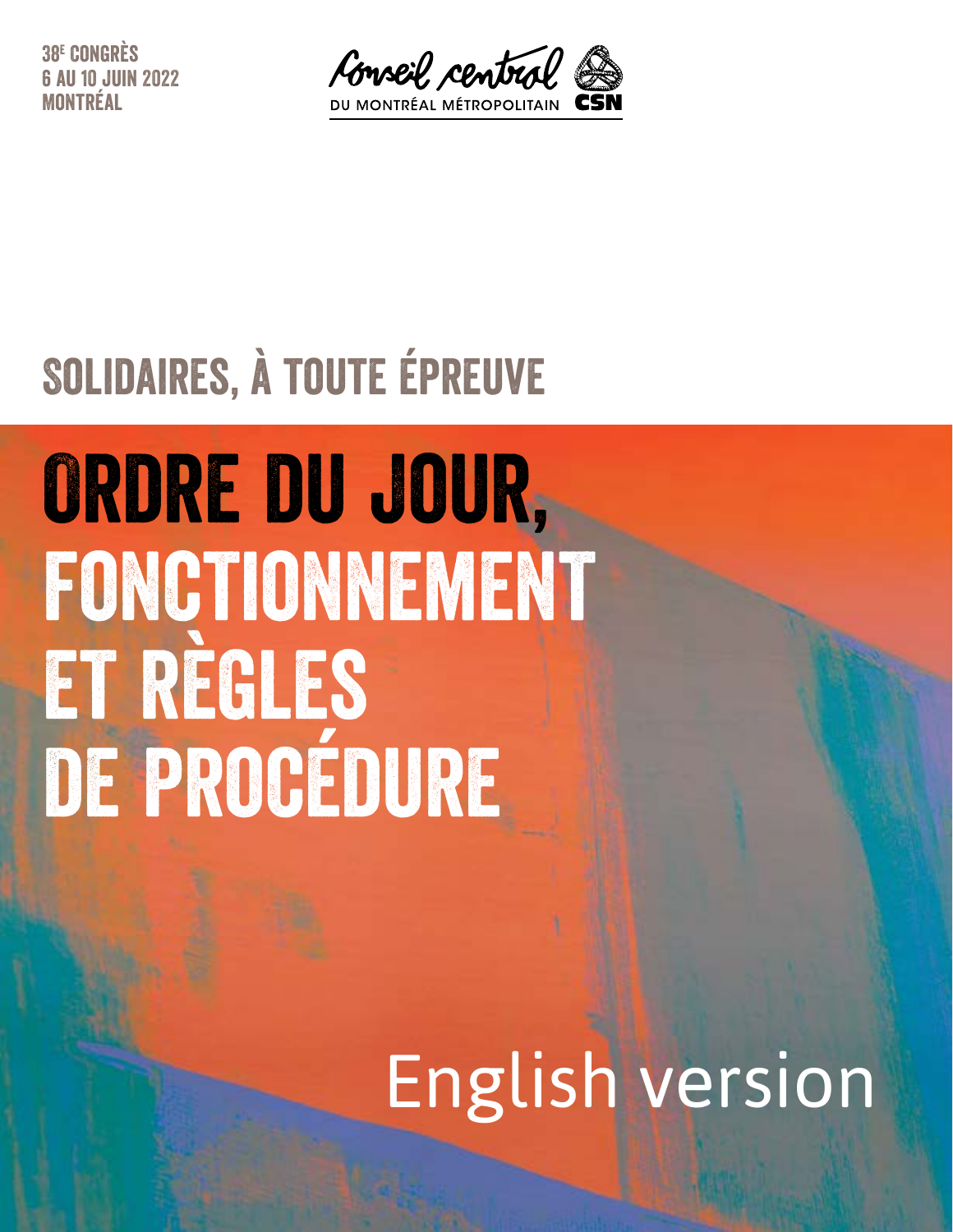# **38th Congress Agenda**

### **Monday, June 6**

**8 am - 4 pm Registration**

#### **9-10 am Welcome session for new delegates**

#### **10 am Plenary**

- 38<sup>th</sup> congress officially opens, welcome remarks by President Dominique **Daigneault**
- Speech by CSN President Caroline Senneville
- Speech by Martin LeClerc, APPM
- General Secretary outlines the congress and various procedures
- Appointment of Support Secretary for the congress
- Credentials Committee preliminary report
- Adoption of the  $38<sup>th</sup>$  congress agenda
- Adoption of minutes from the Conseil central du Montréal métropolitain-CSN's 37th congress
- Admission of visitors
- Affiliation of new unions
- Appointment of Chief Election Officer and Secretary of Elections to the Executive Committee and Union Council and an explanation of the election process (Caroline Quesnel and Sébastien Gagné)

#### **12:30 pm Lunch**

#### **2 pm Plenary**

- Credentials Committee first report
- Finance report
	- ◊2019-2022 Financial Statements (PowerPoint)
	- ◊Oversight Committee Report
	- ◊2022-2024 Central Council budget proposals and expenditure policies (PowerPoint)
- **3:30 pm Break**

#### **3:45 pm Plenary**

• 2019-2022 activity report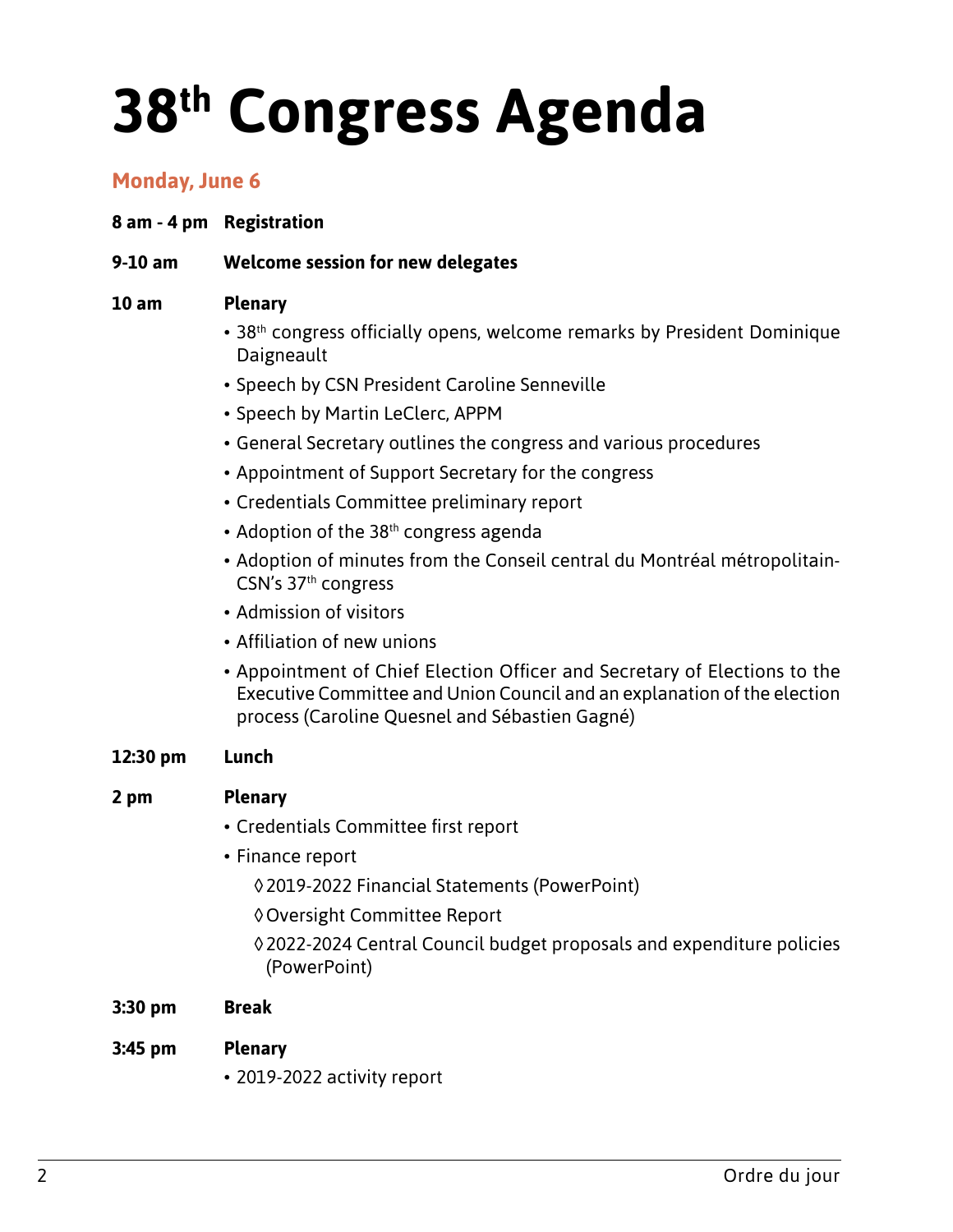**5 pm Adjournment**

**5 pm Allies opening reception**

## **Tuesday, June 7**

|            | $8$ am $-4$ pm Registration |
|------------|-----------------------------|
| 9 am       | <b>Workshop on motions</b>  |
| $10:30$ am | <b>Break</b>                |
| 10:45 pm   | <b>Workshop on motions</b>  |
| 12:30 pm   | Lunch                       |
| 2 pm       | <b>Workshop on motions</b>  |
| $3:30$ pm  | <b>Break</b>                |
| $3:45$ pm  | <b>Workshop on motions</b>  |
| 5 pm       | <b>Adjournment</b>          |
|            |                             |

## **Wednesday, June 8**

|  |  |  |  | 8 am - 4 pm Registration |  |
|--|--|--|--|--------------------------|--|
|--|--|--|--|--------------------------|--|

| 4 pm       | <b>Deadline to submit questions of privilege</b>                                       |
|------------|----------------------------------------------------------------------------------------|
| 9 am       | <b>Plenary</b>                                                                         |
|            | • Presentation: mental health video followed by an Education Committee<br>presentation |
|            | • Credentials Committee second report                                                  |
|            | • Proposed amendments to the Constitution and Bylaws                                   |
| $10:45$ am | <b>Break</b>                                                                           |
| 11 am      | <b>Plenary</b>                                                                         |
|            | • Presentation of International Solidary front of struggle                             |
|            | • Proposed changes to the Statement of Principles                                      |
| 4 pm       | Deadline to submit questions of privilege                                              |
| 12:30 pm   | Lunch in plenary                                                                       |

**1:45 pm Break**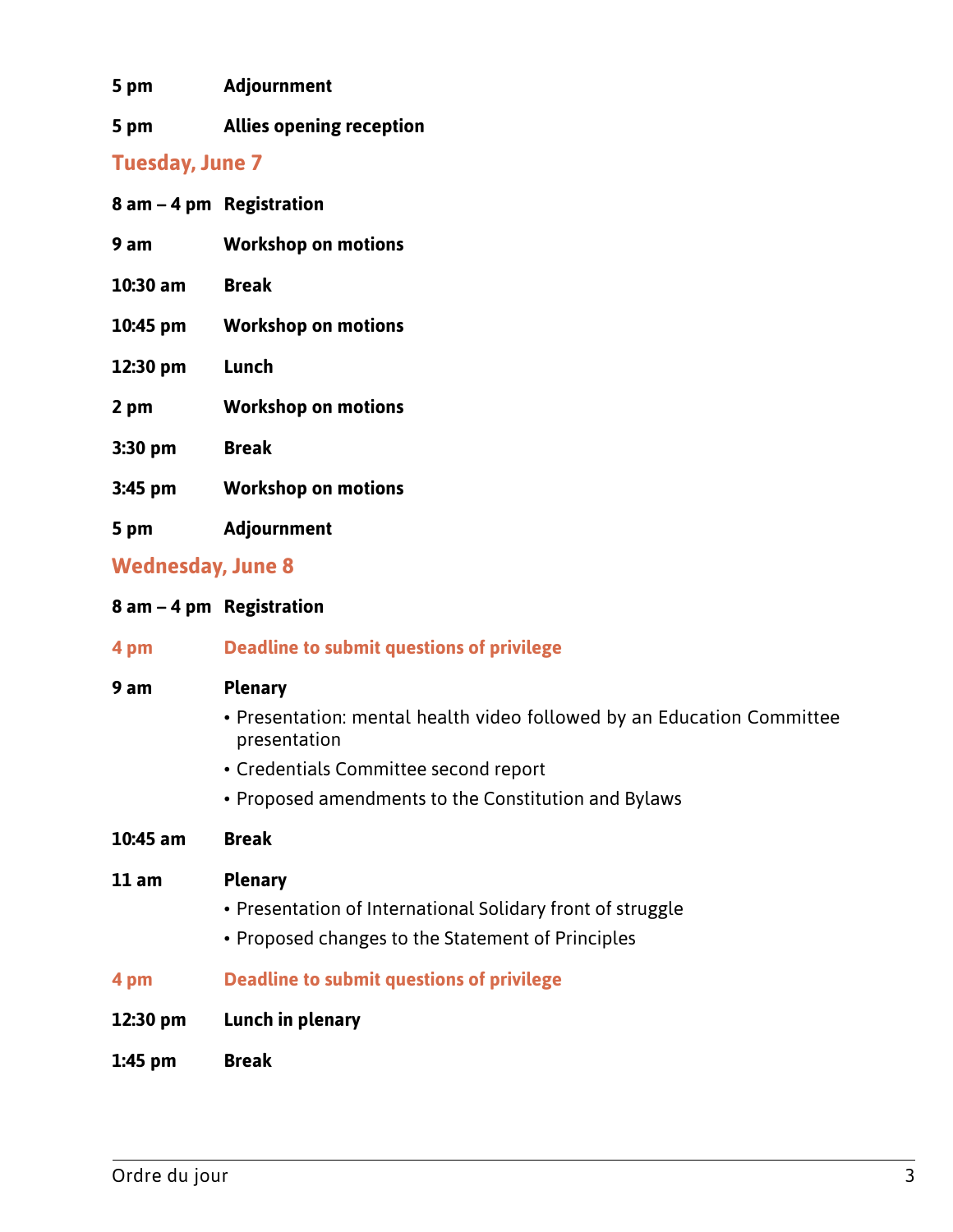#### **2 pm Plenary**

- Presentation of Environment front of struggle
- Credentials Committee third report
- Solidarity, an unbreakable bond for the environment
	- ◊Guests: Patrick Bonin, Greenpeace; Isabelle Ménard, CSN union advisor; Mélanie Busby, Front commun pour la transition énergétique

#### **3:45 pm Break**

#### **4 pm Deadline to submit questions of privilege**

#### **4 pm Plenary**

- Presentation of Health and Safety Action Committee front of struggle
- Solidarity, an unbreakable bond in occupational health and safety
	- ◊Guests: Gleason Frenette, president, Syndicat du transport de Montréal and David Bergeron-Cyr, CSN 2<sup>nd</sup> vice-president

#### **5:30 pm Adjournment**

#### **Thursday, June 9**

#### **8 am – 12 pmRegistration**

# **9 am Plenary** • Presentation of Immigration and Intercultural Relations front of struggle • Credentials Committee fourth report • Solidarit, an unbreakable bond against systemic racism ◊ Guests : Alexandra Pierre, executive président, Ligue des droits et libertés, Marie-Hélène Bonin, CSN union advisor **10:45 am Break 11 am Plenary** • LGBT+ Committee presentation **11:15 am Ongoing conflicts** • STT de Rolls-Royce Canada – CSN **12:00 pm Deadline to submit nominations for positions on the Central Council's Executive Committee and Union Council 12:30 pm Lunch**

• Solidarity action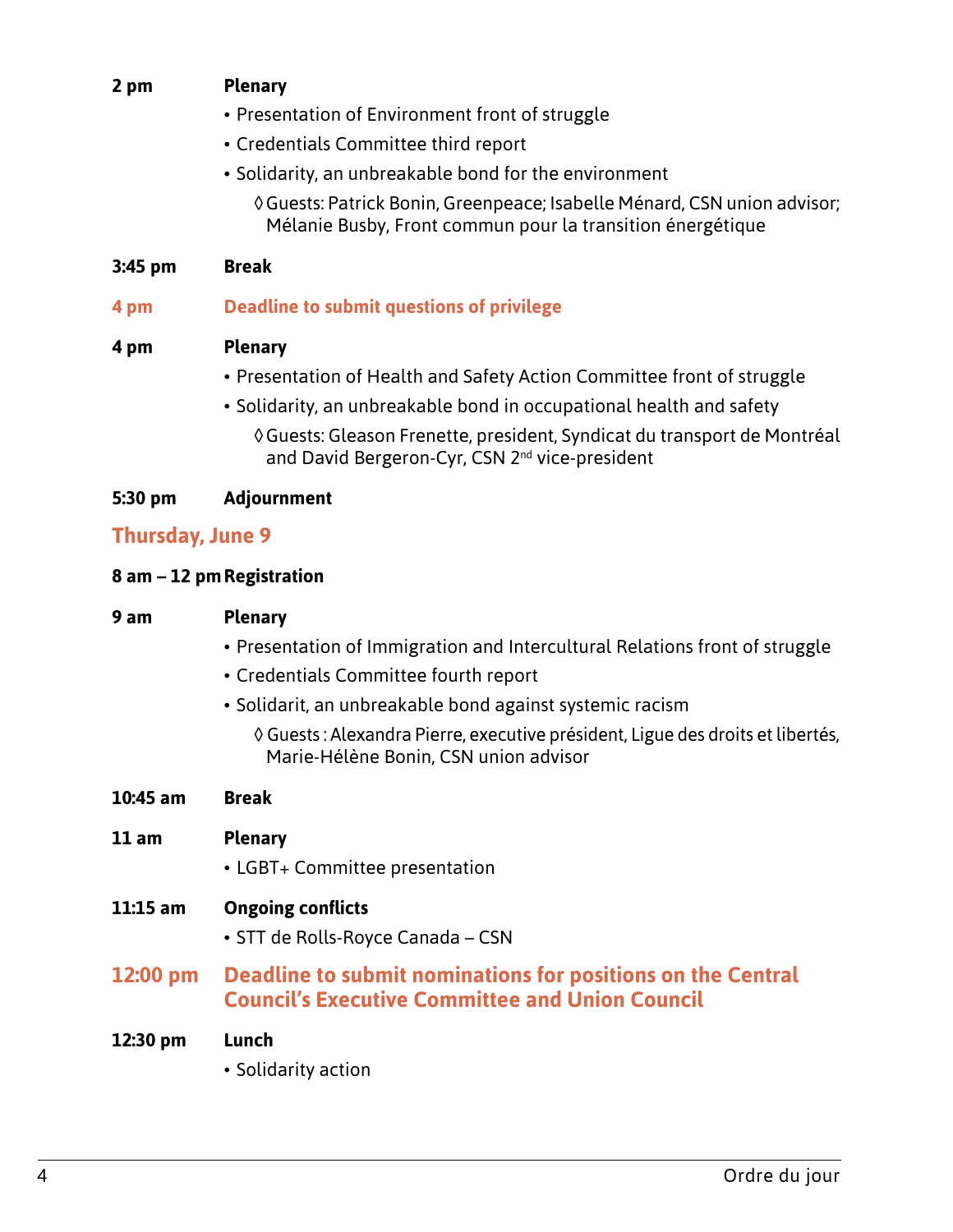### **2 pm Plenary** • Status of Women Committee presentation • Credentials Committee fifth report • Solidarity, an unbreakable bond for social rights ◊Guests: Évelyne Pedneault, Commission des droits de la personne et de la jeunesse (CDPDJ); Marie-Josée Corriveau, FRAPRU

#### **3:45 pm Break**

#### **4 pm Plenary**

- Right to Work Committee presentation
- Unionization
- **4:45 pm Nominations for Executive Committee and Union Council** • Candidate speeches
- **5:30 pm Adjournment dinner**

#### **7 pm Solidarity evening at the Belvedere Centre des sciences**

#### **Friday, June 10**

| 9 am       | <b>Plenary</b>                                                                        |  |  |  |
|------------|---------------------------------------------------------------------------------------|--|--|--|
|            | • Youth Committee presentation                                                        |  |  |  |
|            | • Solidarity, an unbreakable bond and mobilized!                                      |  |  |  |
|            | ぐGuests: Alexandre, DoubleTree; Stéphane Dufour, SAMVR - National<br>team coordinator |  |  |  |
|            | • Report by Workshop Synthesis Committee (cont'd)                                     |  |  |  |
|            | • Other motions and motions by affiliated unions                                      |  |  |  |
| $10:45$ am | <b>Break</b>                                                                          |  |  |  |
| 11 am      | <b>Plenary</b>                                                                        |  |  |  |
|            | • Questions of privilege                                                              |  |  |  |
| $11:50$ am | <b>Explanation of the election process by the Chief Election Officer</b>              |  |  |  |
| 12:00 pm   | Lunch                                                                                 |  |  |  |
|            | <b>Elections to Executive Committee and Union Council (1st round)</b>                 |  |  |  |
| 2 pm       | <b>Plenary</b>                                                                        |  |  |  |
|            | • Health and Social Services Committee presentation (capsule)                         |  |  |  |

• Amortization period